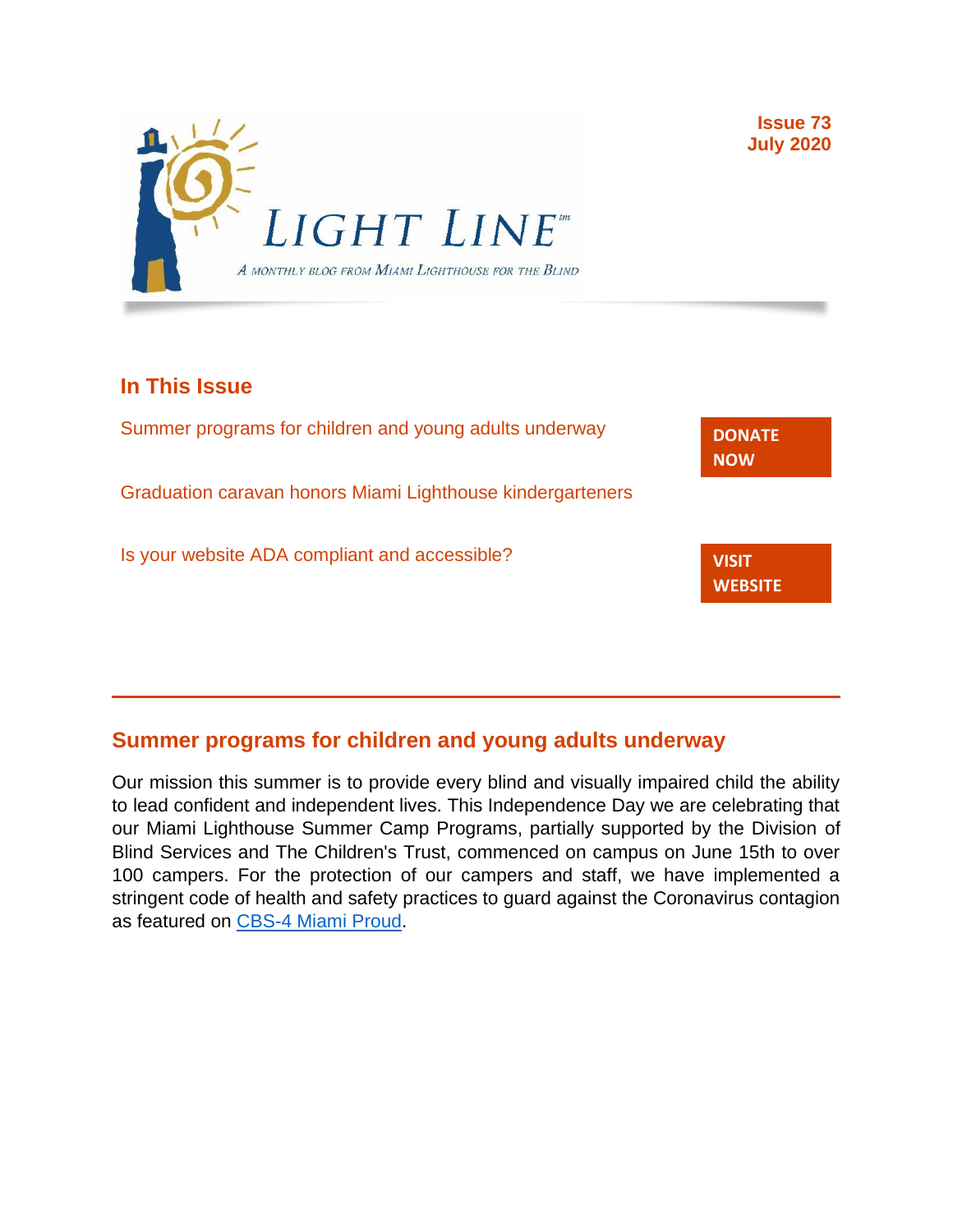

*CBS 4 Miami Proud segment titled, "Miami Lighthouse For Blind Summer Program Teaches, Tackles Social Distancing Guidelines"*

Our [STAR summer camp,](http://www.miamilighthouse.org/ChildrenServices.asp) a fun seven week early intervention program for children with visual impairments ages 1-4 and for those in Kindergarten through the 5th grade, is being offered through a hybrid model of onsite or remote learning. Onsite summer camp activities include water days, arts and crafts, musical performances and dance parties, and an education STEM Bus that visits weekly and offers interactive science activities. Both programs are designed to support literacy, physical fitness, orientation and mobility, and social skills.



*STAR Summer Campers exploring and learning art, science, reading in fun interactive ways*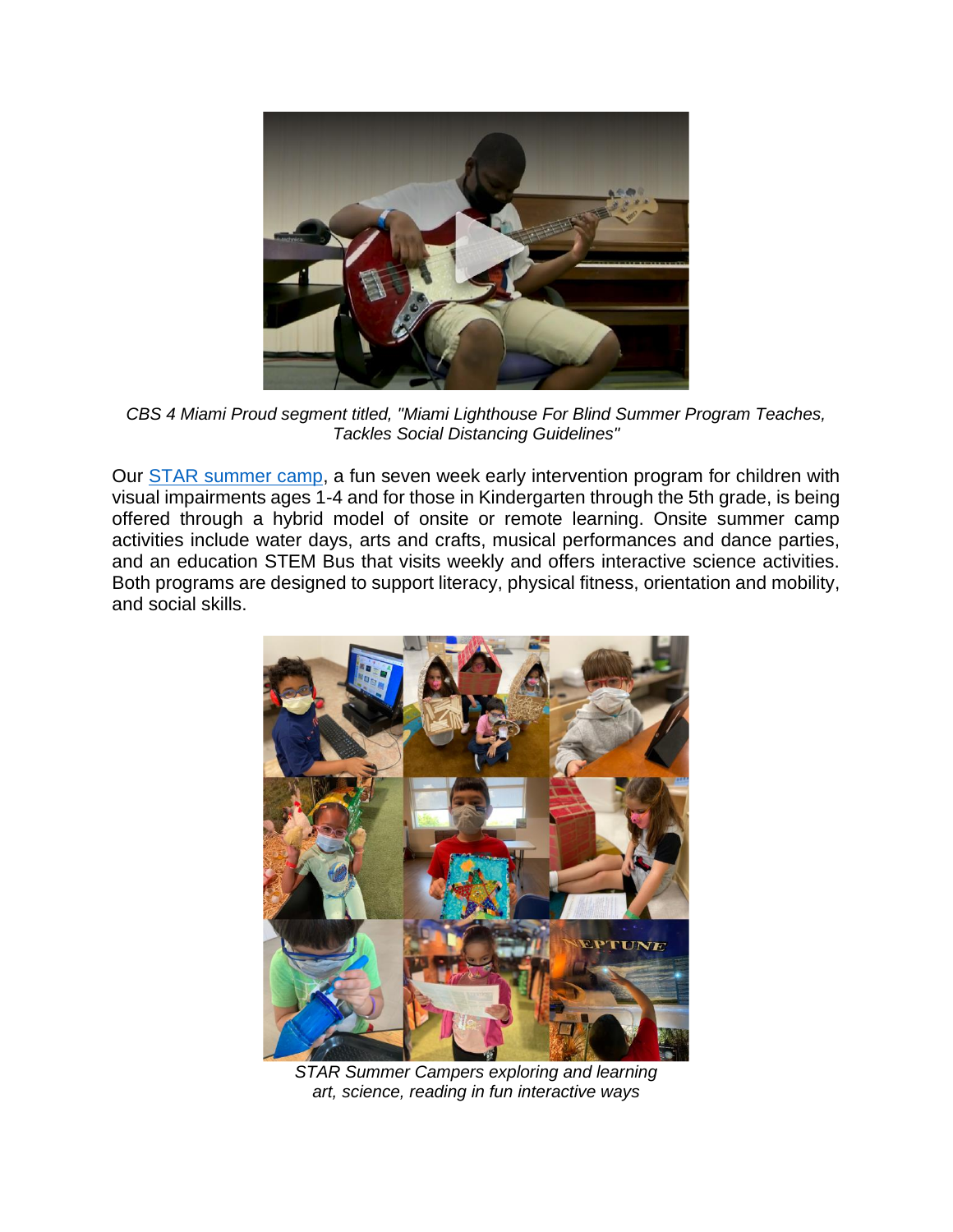Whether blind or sighted, guitar is for everyone! Our inclusive **Better Chance Music** [Program summer camp](http://www.miamilighthouse.org/Music_Program.asp) for both sighted and blind teenagers is a unique program that works to develop careers in performance, song writing and sound engineering. Due to Covid-19, instead of field trips, the music summer camp is having onsite "field trips" in which musicians from around the world will deliver professional master classes to our students using communication technology.



*Music Program Summer Camp students practice social distancing while learning how to play musical instruments*

For young adults our [Pre-Employment Transition Program summer camp](http://www.miamilighthouse.org/TransitionProgram.asp) focuses on skills for teens to enter the work force or post-secondary education. The summer camp activities include special guest speaker sessions, adaptive sports, work experience, home and personal management, orientation and mobility, social skills and community integration.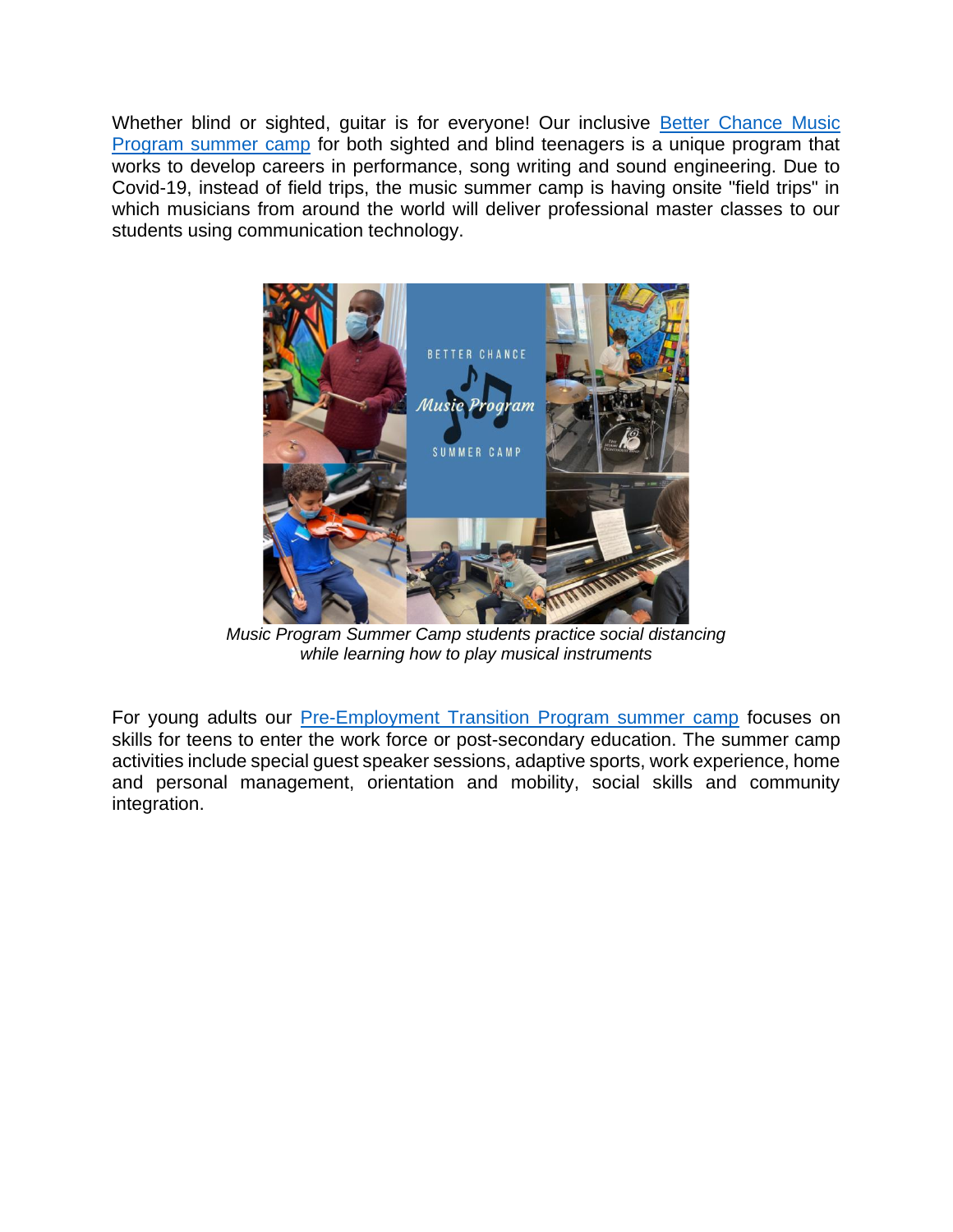

*Transition Program Summer Camp students work on social skills and teamwork while staying active playing volleyball*

# **Graduation caravan honors Miami Lighthouse kindergartners**

Graduation, even at the kindergarten level, is too important to be ignored. On Wednesday, June 3rd, a brightly decorated caravan of cars made stops at the homes of several of our young graduates from the Miami Lighthouse Learning Center for Children™. The parade took the place of a traditional graduation ceremony and still complied with social distancing regulations.



*Graduation caravan*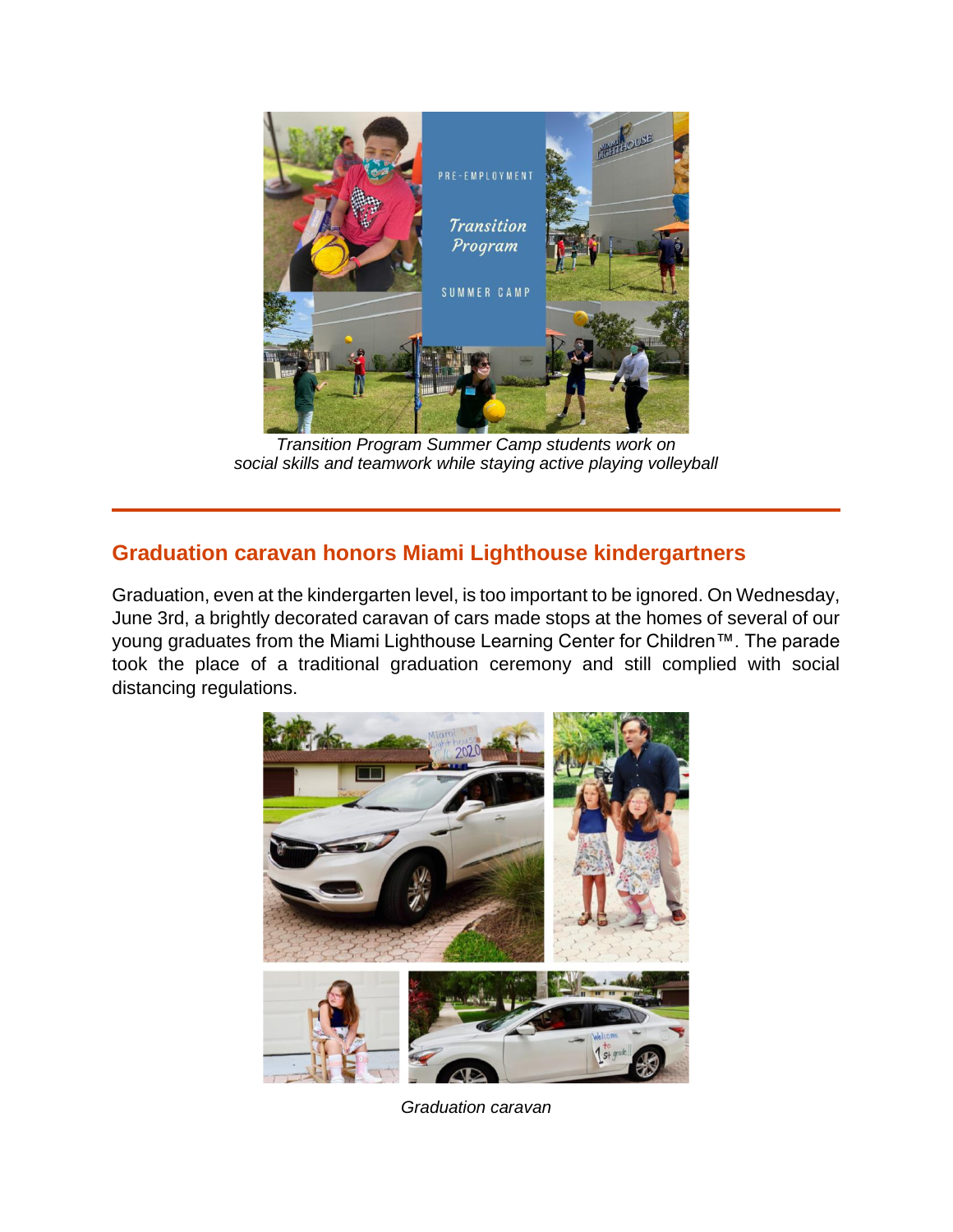As the caravan reached each destination, the student honoree, who will enter first grade at our Learning Center in the fall, received a celebratory graduation box containing a yearbook and portfolio, as well as posters and balloons. Help ["Light the Way"](https://secure.miamilighthouse.org/Donations.asp?utm_source=July+2020+Lightline+&utm_campaign=June+2020+Light+Line+&utm_medium=email) today, for a brighter tomorrow by making a donation to support our Miami Lighthouse Learning Center for Children™ expansion.



### **Is your website ADA compliant and accessible?**

An organization's website is the face it shows to the world - the front door of all the companies and not-for-profits with online presence. And yet, the way your website is constructed may be preventing some of your customers or constituents from getting through the door.

This month, Miami Lighthouse gave kudos to the grocery store industry in the wake of the pandemic for having accessible websites. Not only were our groceries available to us despite social isolation, the checkout personnel were our "front line" heroes. Click this story featured in the [ProgressiveGrocer.com.](https://progressivegrocer.com/publix-scores-high-online-accessibility?utm_source=July+2020+Lightline+&utm_campaign=June+2020+Light+Line+&utm_medium=email)

Miami Lighthouse can help you make your website ADA compliant and accessible. Request your free consultation today! Contact Cameron Sisser at <mailto:csisser@miamilighthouse.org> or 786-362-7515.